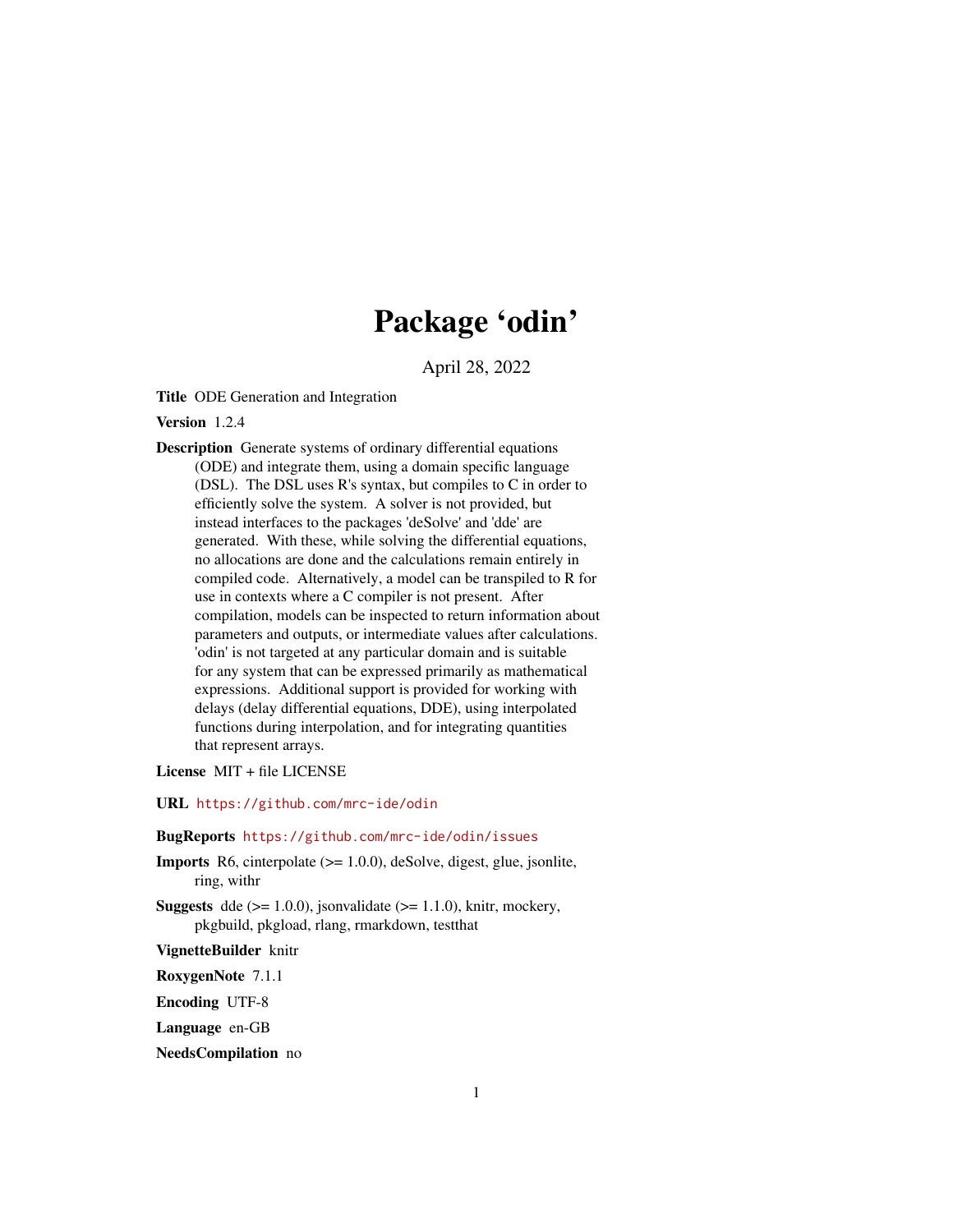<span id="page-1-0"></span>Author Rich FitzJohn [aut, cre], Thibaut Jombart [ctb], Imperial College of Science, Technology and Medicine [cph]

Maintainer Rich FitzJohn <rich.fitzjohn@gmail.com>

# Repository CRAN

Date/Publication 2022-04-28 08:50:02 UTC

# R topics documented:

| Index |  |
|-------|--|

can\_compile *Test if compilation is possible*

### Description

Test if compilation appears possible. This is used in some examples, and tries compiling a trivial C program with pkgbuild. Results are cached between runs within a session so this should be fast to rely on.

#### Usage

can\_compile(verbose = FALSE, refresh = FALSE)

#### Arguments

| verbose | Be verbose when running commands?                |
|---------|--------------------------------------------------|
| refresh | Try again to compile, skipping the cached value? |

# Details

We use pkgbuild in order to build packages, and it includes a set of heuristics to locate and organise your C compiler. The most likely people affected here are Windows users; if you get this ensure that you have rtools installed. Using [pkgbuild::find\\_rtools\(\)](#page-0-0) with debug = TRUE may be helpful for diagnosing compiler issues.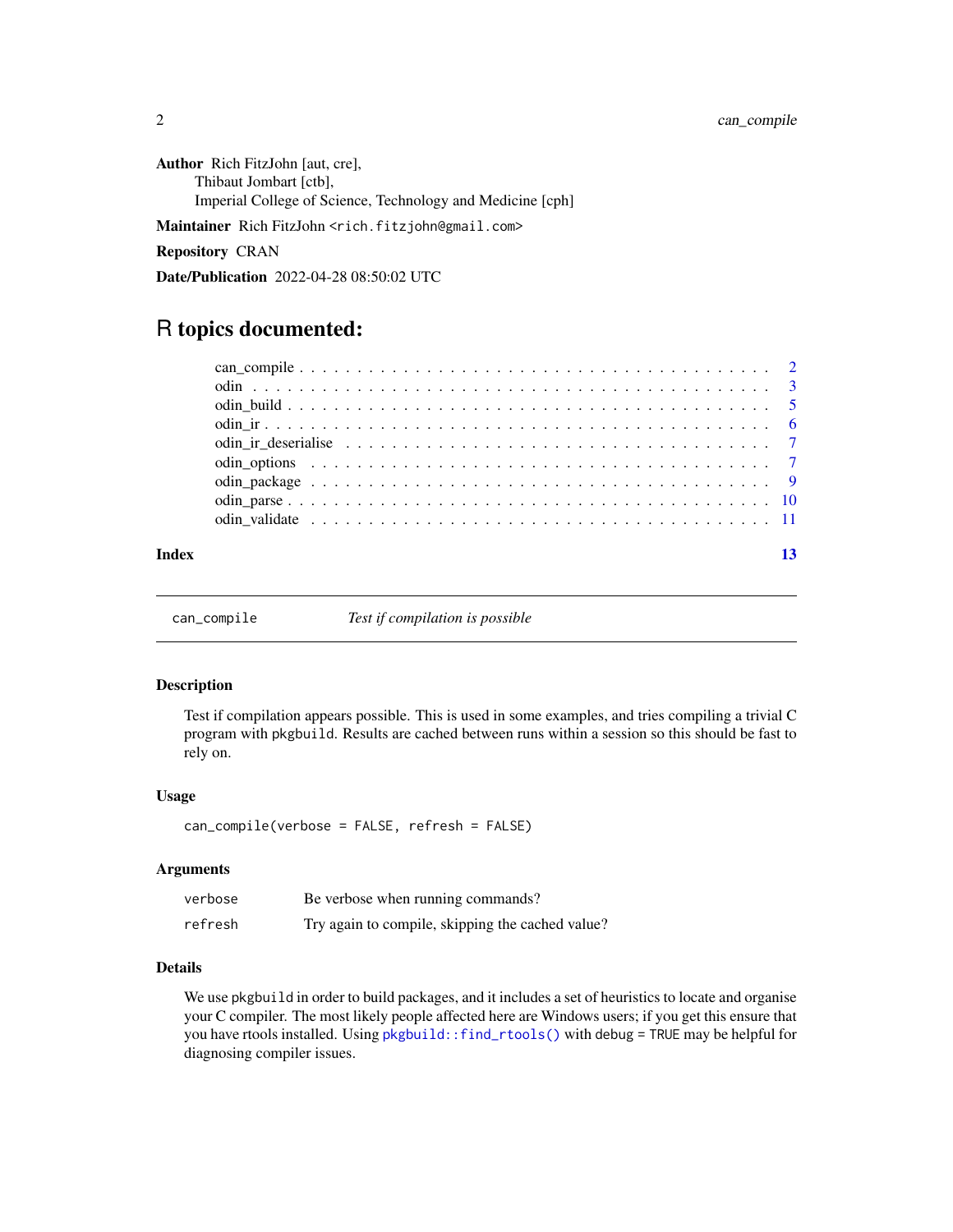<span id="page-2-0"></span>odin 3

# Value

A logical scalar

#### Examples

can\_compile() # will take  $\sim$ 0.1s the first time can\_compile() # should be basically instantaneous

<span id="page-2-1"></span>

| I      |  |
|--------|--|
| $\sim$ |  |

### odin *Create an odin model*

#### Description

Create an odin model from a file, text string(s) or expression. The odin\_ version is a "standard evaluation" escape hatch.

#### Usage

```
odin(x, verbose = NULL, target = NULL, workdir = NULL, validate = NULL,
 pretty = NULL, skip_cache = NULL, compiler_warnings = NULL,
 no_check_unused_equations = NULL, options = NULL)
```

```
odin_(x, verbose = NULL, target = NULL, workdir = NULL,
  validate = NULL, pretty = NULL, skip_cache = NULL,
  compiler_warnings = NULL, no_check_unused_equations = NULL,
 options = NULL)
```
# Arguments

| x          | Either the name of a file to read, a text string (if length is greater than 1 elements<br>will be joined with newlines) or an expression.                                                                                               |
|------------|-----------------------------------------------------------------------------------------------------------------------------------------------------------------------------------------------------------------------------------------|
| verbose    | Logical scalar indicating if the compilation should be verbose. Defaults to the<br>value of the option odin. verbose or FALSE otherwise.                                                                                                |
| target     | Compilation target. Options are "c" and "r", defaulting to the option odin. target<br>or "c" otherwise.                                                                                                                                 |
| workdir    | Directory to use for any generated files. This is only relevant for the "c" target.<br>Defaults to the value of the option odin. workdir or $tempdir()$ otherwise.                                                                      |
| validate   | Validate the model's intermediate representation against the included schema.<br>Normally this is not needed and is intended primarily for development use. De-<br>faults to the value of the option odin. validate or FALSE otherwise. |
| pretty     | Pretty-print the model's intermediate representation. Normally this is not needed<br>and is intended primarily for development use. Defaults to the value of the<br>option odin. pretty or FALSE otherwise.                             |
| skip_cache | Skip odin's cache. This might be useful if the model appears not to compile<br>when you would expect it to. Hopefully this will not be needed often. Defaults<br>to the option odin. skip_cache or FALSE otherwise.                     |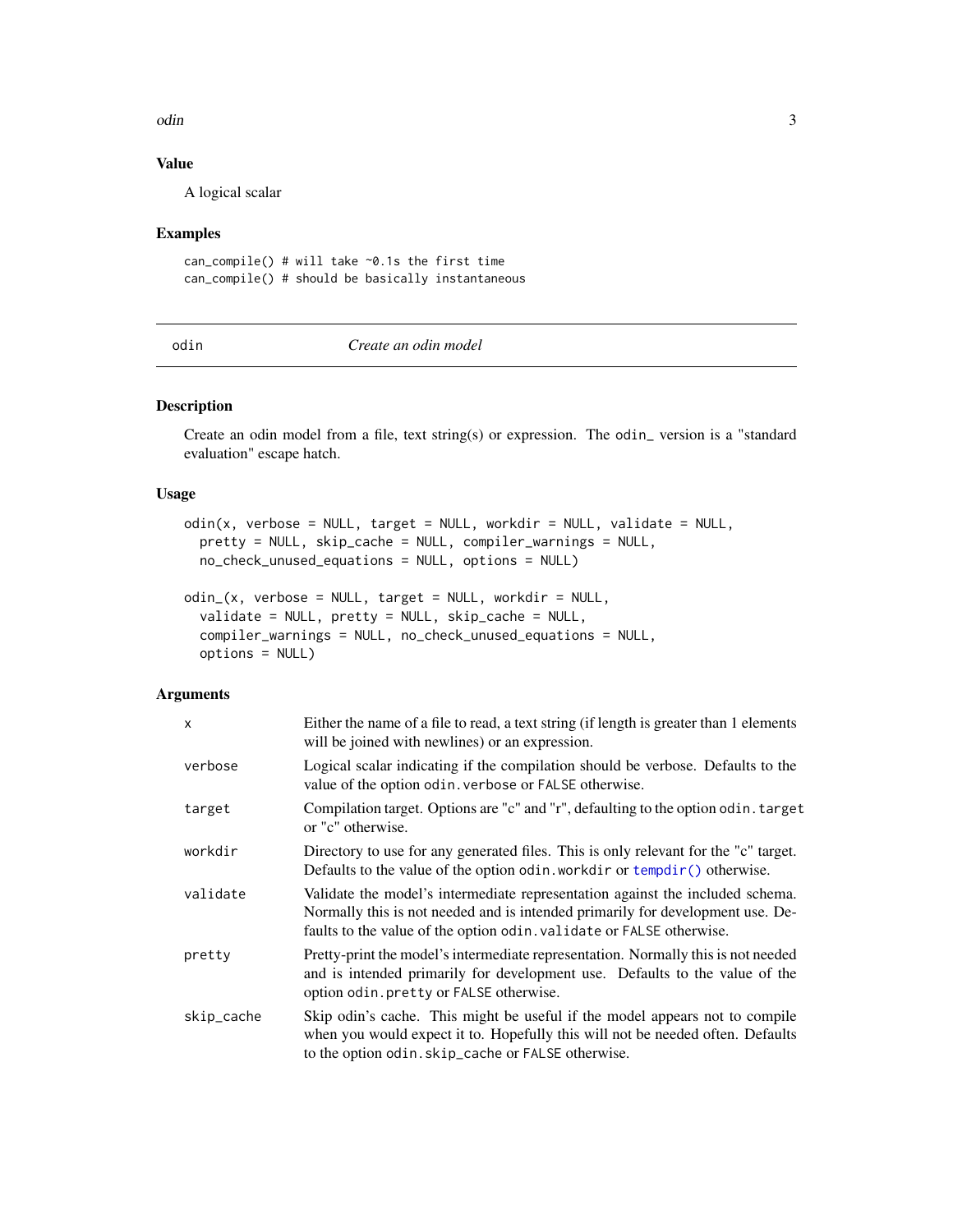<span id="page-3-0"></span>

| compiler_warnings         |                                                                                                                                                                                                                          |
|---------------------------|--------------------------------------------------------------------------------------------------------------------------------------------------------------------------------------------------------------------------|
|                           | Previously this attempted detection of compiler warnings (with some degree of<br>success), but is currently ignored. This may become supported again in a future<br>version depending on underlying support in pkgbuild. |
| no_check_unused_equations |                                                                                                                                                                                                                          |
|                           | If TRUE, then don't print messages about unused variables. Defaults to the option<br>odin.no_check_unused_equations or FALSE otherwise.                                                                                  |
| options                   | Named list of options. If provided, then all other options are ignored.                                                                                                                                                  |

# Details

#### Do not use odin::odin in a package; you almost certainly want to use [odin\\_package](#page-8-1) instead.

A generated model can return information about itself; [odin\\_ir](#page-5-1)

#### Value

An odin\_generator object (an R6 class) which can be used to create model instances.

#### User parameters

If the model accepts user parameters, then the parameter to the constructor or the \$set\_user() method can be used to control the behaviour when unknown user actions are passed into the model. Possible values are the strings stop (throw an error), warning (issue a warning but keep going), message (print a message and keep going) or ignore (do nothing). Defaults to the option odin.unused\_user\_action, or warning otherwise.

#### Delay equations with dde

When generating a model one must chose between using the dde package to solve the system or the default deSolve. Future versions may allow this to switch when using run, but for now this requires tweaking the generated code to a point where one must decide at generation. dde implements only the Dormand-Prince 5th order dense output solver, with a delay equation solver that may perform better than the solvers in deSolve. For non-delay equations, deSolve is very likely to outperform the simple solver implemented.

#### Author(s)

Rich FitzJohn

#### Examples

```
## Compile the model; exp_decay here is an R6ClassGenerator and will
## generate instances of a model of exponential decay:
exp_decay <- odin::odin({
 deriv(y) <- -0.5 * yinitial(y) <- 1
}, target = "r")## Generate an instance; there are no parameters here so all instances
```
## are the same and this looks a bit pointless. But this step is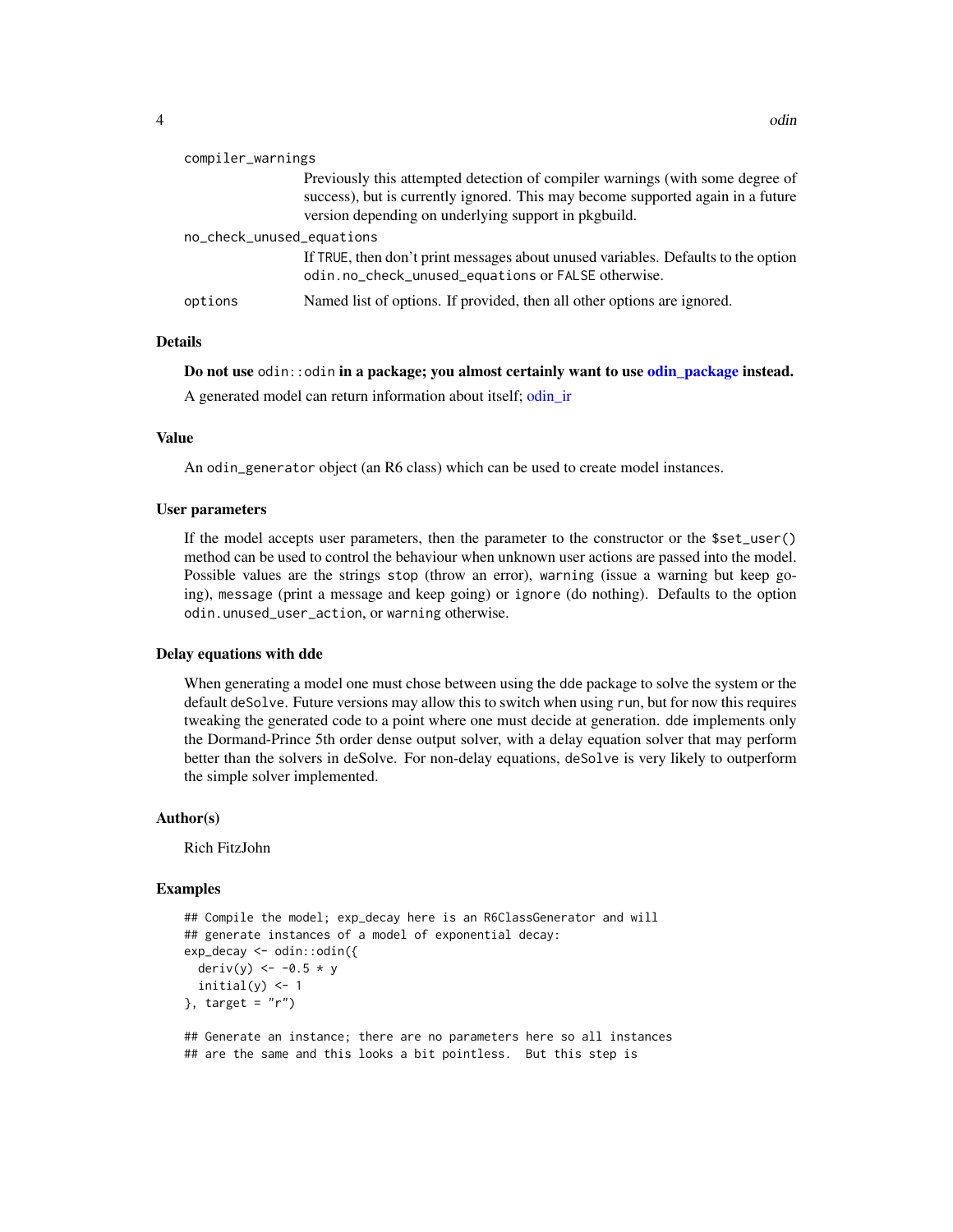#### <span id="page-4-0"></span>odin\_build 5

```
## required because in general you don't want to have to compile the
## model every time it is used (so the generator will go in a
## package).
mod <- exp_decay$new()
## Run the model for a series of times from 0 to 10:
t < - seq(0, 10, length.out = 101)
y \le - mod$run(t)
plot(y, xlab = "Time", ylab = "y", main = "", las = 1)
```
<span id="page-4-1"></span>

odin\_build *Build an odin model generator from its IR*

# Description

Build an odin model generator from its intermediate representation, as generated by [odin\\_parse.](#page-9-1) This function is for advanced use.

# Usage

 $odin_build(x, options = NULL)$ 

#### Arguments

|         | An odin ir (json) object or output from odin validate. |
|---------|--------------------------------------------------------|
| options | Options to pass to the build stage (see odin options)  |

#### Details

In applications that want to inspect the intermediate representation rather before compiling, rather than directly using [odin,](#page-2-1) use either [odin\\_parse](#page-9-1) or [odin\\_validate](#page-10-1) and then pass the result to odin::odin\_build.

The return value of this function includes information about how long the compilation took, if it was successful, etc, in the same style as [odin\\_validate:](#page-10-1)

success Logical, indicating if compilation was successful

elapsed Time taken to compile the model, as a proc\_time object, as returned by [proc.time.](#page-0-0)

output Any output produced when compiling the model (only present if compiling to C, and if the cache was not hit.

model The model itself, as an odin\_generator object, as returned by [odin.](#page-2-1)

ir The intermediate representation.

error Any error thrown during compilation

#### See Also

[odin\\_parse,](#page-9-1) which creates intermediate representations used by this function.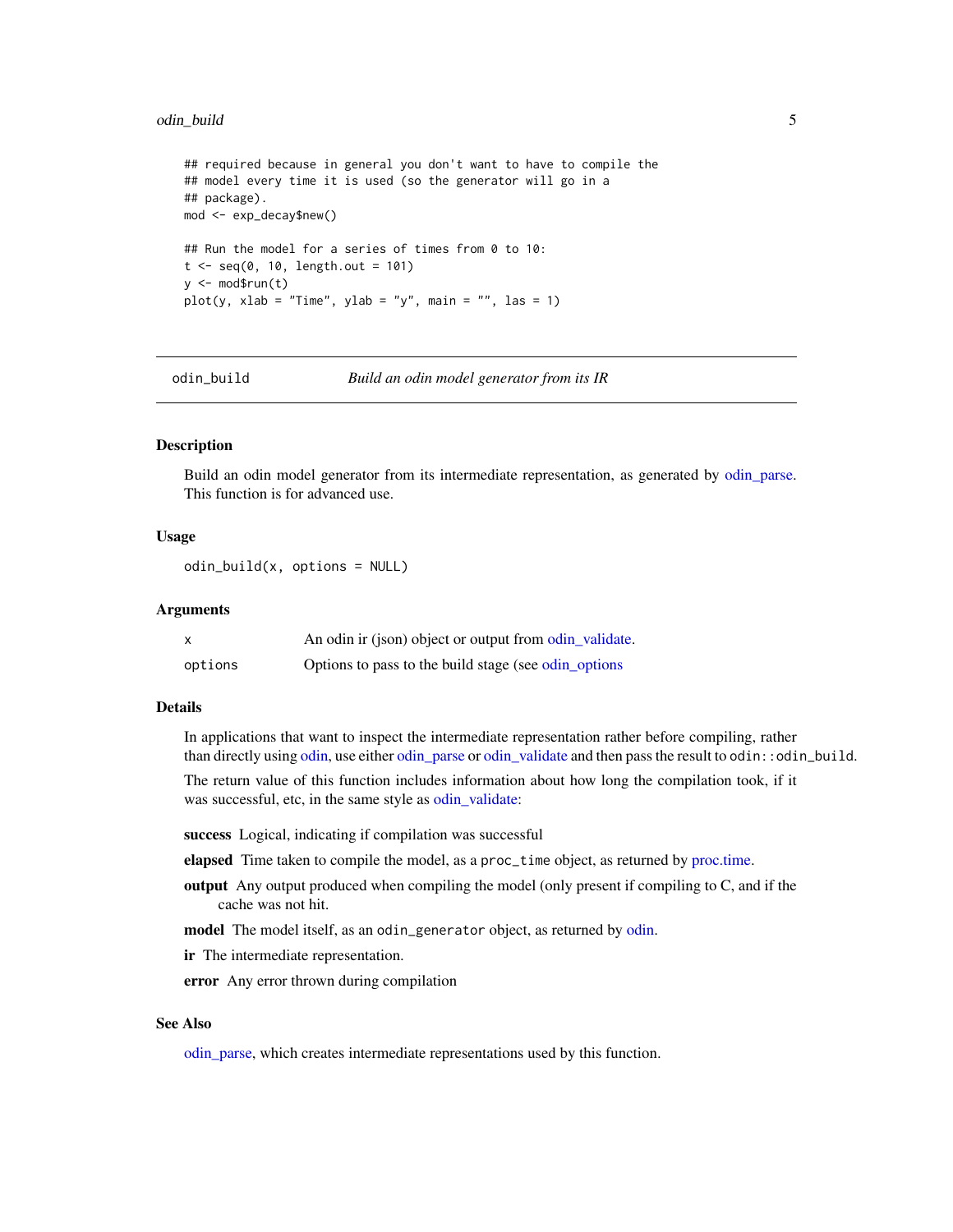# Examples

```
# Parse a model of exponential decay
ir <- odin::odin_parse({
  deriv(y) <- -0.5 * yinitial(y) <- 1
})
# Compile the model:
options <- odin::odin_options(target = "r")
res <- odin::odin_build(ir, options)
# All results:
res
# The model:
mod <- res$model$new()
mod$run(0:10)
```
<span id="page-5-1"></span>odin\_ir *Return detailed information about an odin model*

#### Description

Return detailed information about an odin model. This is the mechanism through which [coef](#page-0-0) works with odin.

#### Usage

odin\_ir(x, parsed = FALSE)

# Arguments

|        | An odin_generator function, as created by odin::odin                             |
|--------|----------------------------------------------------------------------------------|
| parsed | Logical, indicating if the representation should be parsed and converted into an |
|        | R object. If FALSE we return a json string.                                      |

#### Warning

The returned data is subject to change for a few versions while I work out how we'll use it.

# Examples

```
exp_decay <- odin::odin({
 deriv(y) <- -0.5 * yinitial(y) <-1}, target = "r")odin::odin_ir(exp_decay)
coef(exp_decay)
```
<span id="page-5-0"></span>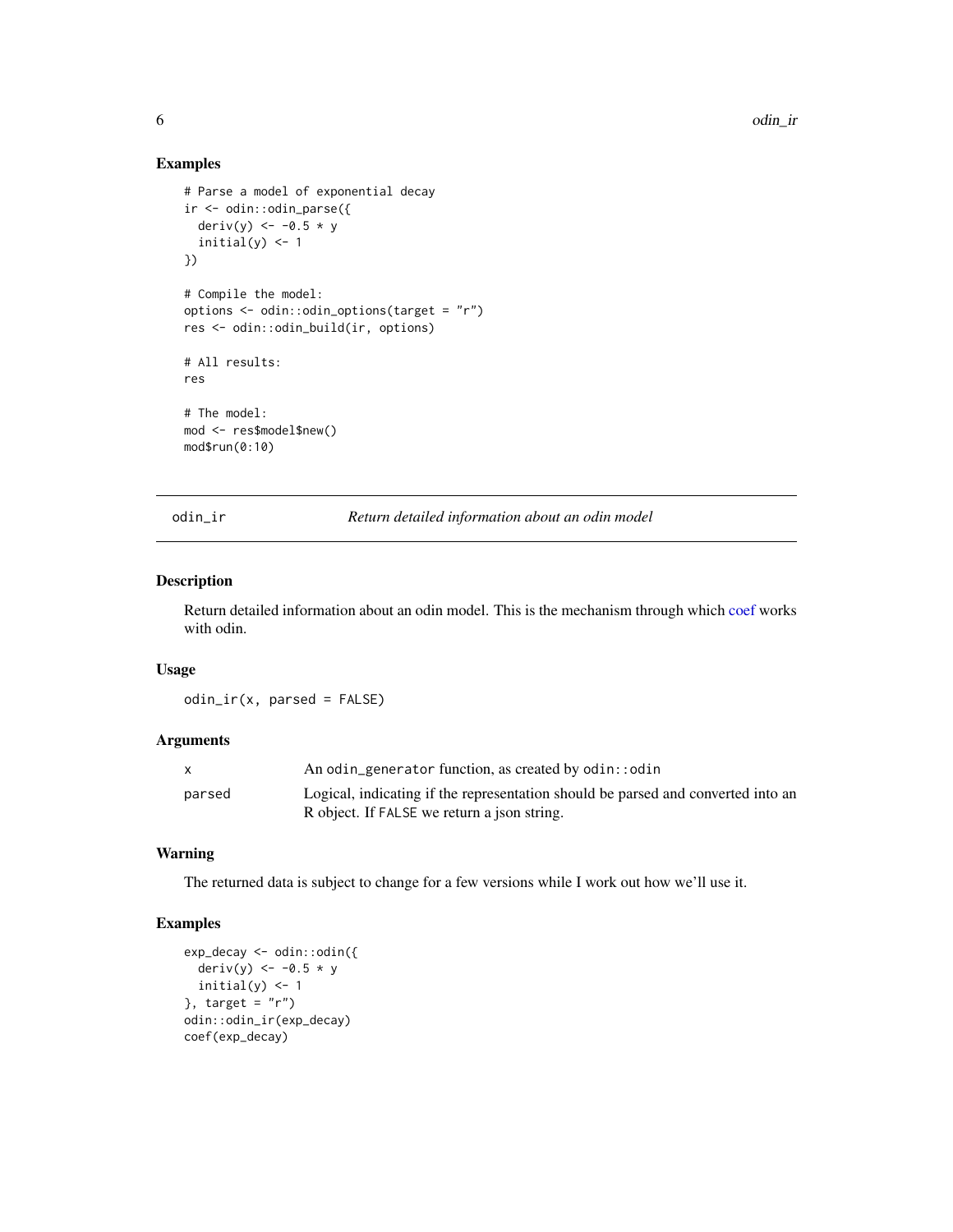#### <span id="page-6-0"></span>odin\_ir\_deserialise *Deserialise odin's IR*

#### Description

Deserialise odin's intermediate model representation from a json string into an R object. Unlike the json, there is no schema for this representation. This function provides access to the same deserialisation that odin uses internally so may be useful in applications.

#### Usage

```
odin_ir_deserialise(x)
```
#### Arguments

x An intermediate representation as a json string

### Value

A named list

#### See Also

[odin\\_parse](#page-9-1)

#### Examples

```
# Parse a model of exponential decay
ir <- odin::odin_parse({
 deriv(y) <- -0.5 * yinitial(y) <-1})
# Convert the representation to an R object
odin::odin_ir_deserialise(ir)
```
<span id="page-6-1"></span>odin\_options *Odin options*

# Description

For lower-level odin functions [odin\\_parse,](#page-9-1) [odin\\_validate](#page-10-1) we only accept a list of options rather than individually named options.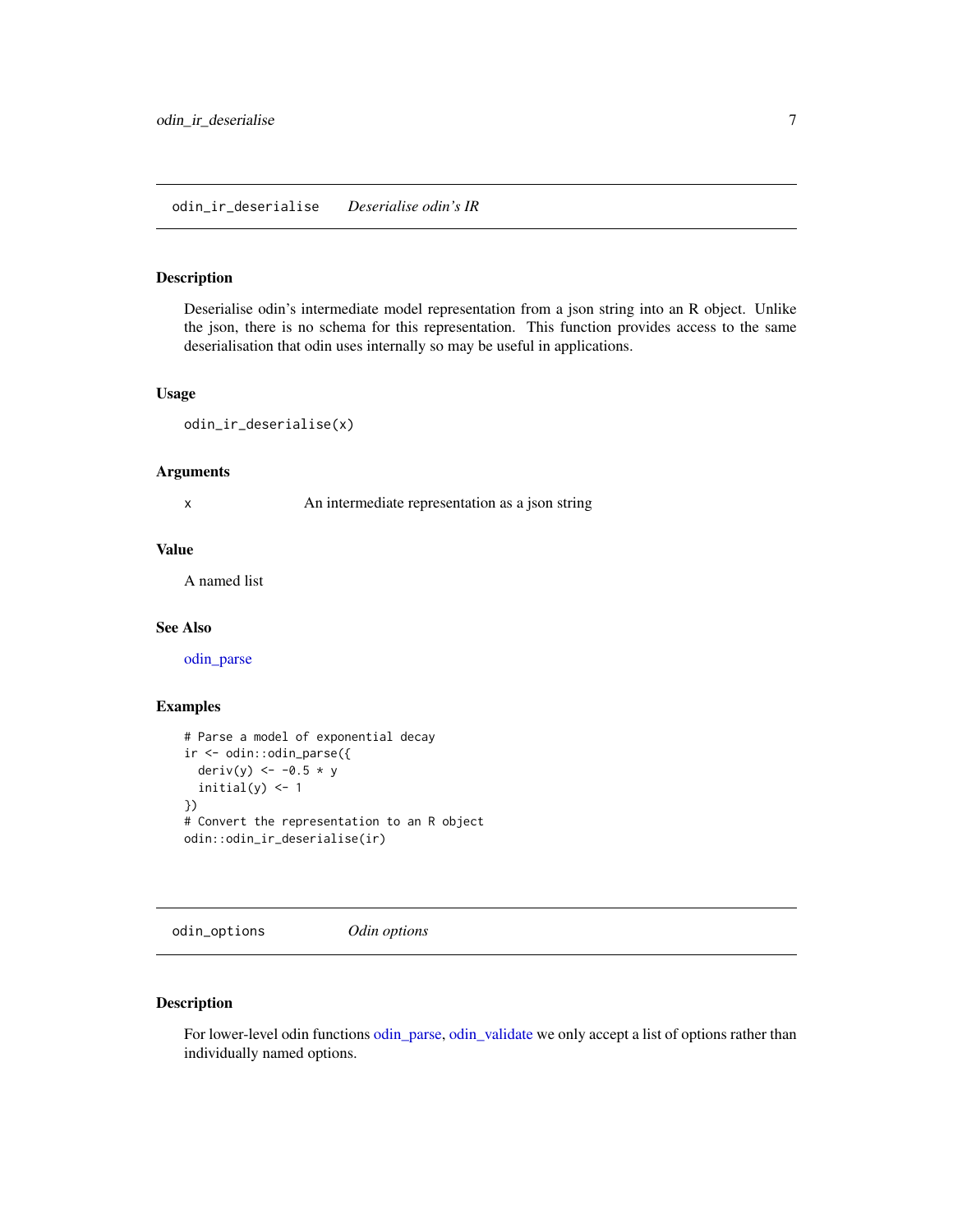```
odin_options(verbose = NULL, target = NULL, workdir = NULL,
 validate = NULL, pretty = NULL, skip_cache = NULL,
 compiler_warnings = NULL, no_check_unused_equations = NULL,
 rewrite_dims = NULL, rewrite_constants = NULL, substitutions = NULL,
 options = NULL)
```
# Arguments

| verbose                   | Logical scalar indicating if the compilation should be verbose. Defaults to the<br>value of the option odin. verbose or FALSE otherwise.                                                                                                                                                                                                                                                                                           |
|---------------------------|------------------------------------------------------------------------------------------------------------------------------------------------------------------------------------------------------------------------------------------------------------------------------------------------------------------------------------------------------------------------------------------------------------------------------------|
| target                    | Compilation target. Options are "c" and "r", defaulting to the option odin. target<br>or "c" otherwise.                                                                                                                                                                                                                                                                                                                            |
| workdir                   | Directory to use for any generated files. This is only relevant for the "c" target.<br>Defaults to the value of the option odin. workdir or $tempdir()$ otherwise.                                                                                                                                                                                                                                                                 |
| validate                  | Validate the model's intermediate representation against the included schema.<br>Normally this is not needed and is intended primarily for development use. De-<br>faults to the value of the option odin. validate or FALSE otherwise.                                                                                                                                                                                            |
| pretty                    | Pretty-print the model's intermediate representation. Normally this is not needed<br>and is intended primarily for development use. Defaults to the value of the<br>option odin.pretty or FALSE otherwise.                                                                                                                                                                                                                         |
| skip_cache                | Skip odin's cache. This might be useful if the model appears not to compile<br>when you would expect it to. Hopefully this will not be needed often. Defaults<br>to the option odin.skip_cache or FALSE otherwise.                                                                                                                                                                                                                 |
| compiler_warnings         | Previously this attempted detection of compiler warnings (with some degree of<br>success), but is currently ignored. This may become supported again in a future<br>version depending on underlying support in pkgbuild.                                                                                                                                                                                                           |
| no_check_unused_equations | If TRUE, then don't print messages about unused variables. Defaults to the option<br>odin.no_check_unused_equations or FALSE otherwise.                                                                                                                                                                                                                                                                                            |
| rewrite_dims              | Logical, indicating if odin should try and rewrite your model dimensions (if us-<br>ing arrays). If TRUE then we replace dimensions known at compile-time with<br>literal integers, and those known at initialisation with simplified and shared ex-<br>pressions. You may get less-comprehensible error messages with this option<br>set to TRUE because parts of the model have been effectively evaluated during<br>processing. |
| rewrite_constants         |                                                                                                                                                                                                                                                                                                                                                                                                                                    |
|                           | Logical, indicating if odin should try and rewrite all constant scalars. This is a<br>superset of rewrite_dims and may be slow for large models. Doing this will<br>make your model less debuggable; error messages will reference expressions<br>that have been extensively rewritten, some variables will have been removed                                                                                                      |

entirely or merged with other identical expressions, and the generated code may

not be obviously connected to the original code.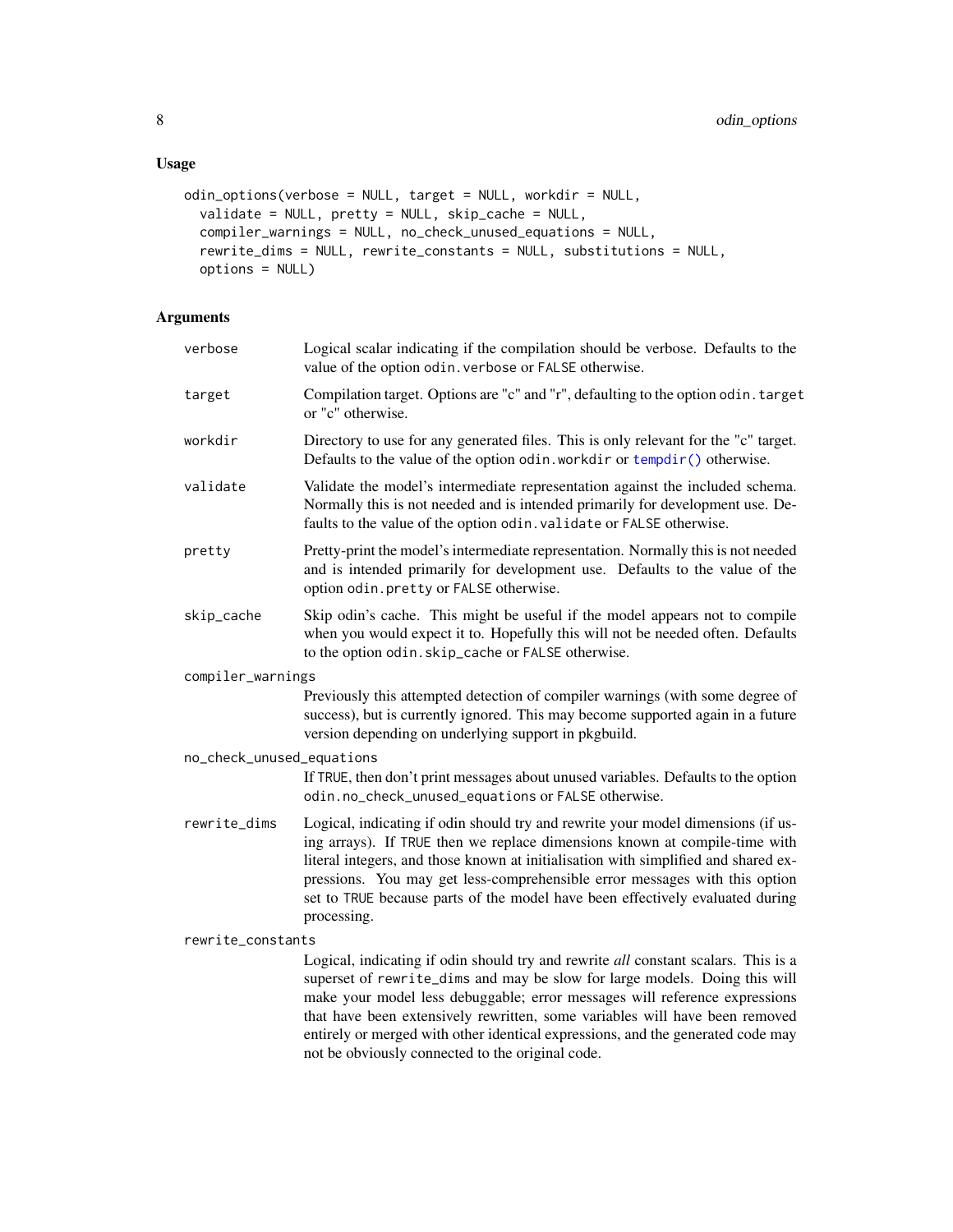# <span id="page-8-0"></span>odin\_package 9

| substitutions | Optionally, a list of values to substitute into model specification as constants,<br>even though they are declared as user (). This will be most useful in conjunction |
|---------------|------------------------------------------------------------------------------------------------------------------------------------------------------------------------|
|               | with rewrite_dims to create a copy of your model with dimensions known at<br>compile time and all loops using literal integers.                                        |
| options       | Named list of options. If provided, then all other options are ignored.                                                                                                |

# Value

A list of parameters, of class odin\_options

#### Examples

odin\_options()

<span id="page-8-1"></span>odin\_package *Create odin model in a package*

#### Description

Create an odin model within an existing package.

#### Usage

odin\_package(path\_package)

#### Arguments

path\_package Path to the package root (the directory that contains DESCRIPTION)

#### Details

I am resisting the urge to actually create the package here. There are better options than I can come up with; for example devtools::create, pkgkitten::kitten, mason::mason, or creating DESCRIPTION files using desc. What is required here is that your package:

- Lists odin in Imports:
- Includes useDynLib(<your package name>) in NAMESPACE (possibly via a roxygen comment @useDynLib <your package name>
- To avoid a NOTE in R CMD check, import something from odin in your namespace (e.g., importFrom("odin", "odin")s or roxygen @importFrom(odin, odin)

Point this function at the package root (the directory containing DESCRIPTION and it will write out files src/odin.c and odin.R. These files will be overwritten without warning by running this again.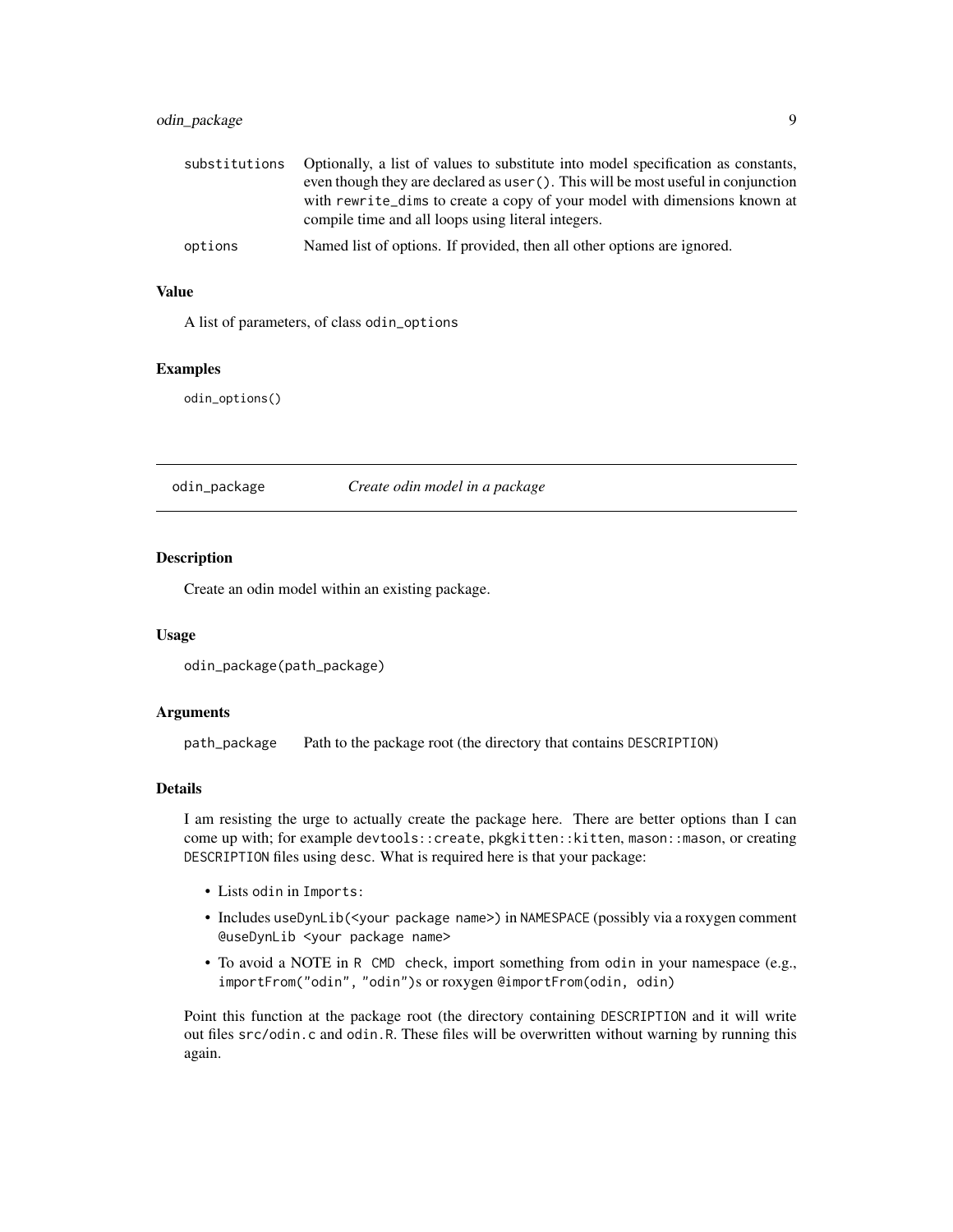#### Examples

```
path <- tempfile()
dir.create(path)
src <- system.file("examples/package", package = "odin", mustWork = TRUE)
file.copy(src, path, recursive = TRUE)
pkg <- file.path(path, "package")
# The package is minimal:
dir(pkg)
# But contains odin files in inst/odin
dir(file.path(pkg, "inst/odin"))
# Compile the odin code in the package
odin::odin_package(pkg)
# Which creates the rest of the package structure
dir(pkg)
dir(file.path(pkg, "R"))
dir(file.path(pkg, "src"))
```
<span id="page-9-1"></span>odin\_parse *Parse an odin model*

#### <span id="page-9-2"></span>Description

Parse an odin model, returning an intermediate representation. The odin\_parse\_ version is a "standard evaluation" escape hatch.

#### Usage

odin\_parse(x, type = NULL, options = NULL)

odin\_parse\_(x, options = NULL, type = NULL)

#### Arguments

| $\mathsf{x}$ | An expression, character vector or filename with the odin code                                                                                                                                           |
|--------------|----------------------------------------------------------------------------------------------------------------------------------------------------------------------------------------------------------|
| type         | An optional string indicating the the type of input - must be one of expression,<br>file or text if provided. This skips the type detection code used by odin and<br>makes validating user input easier. |
| options      | odin options; see odin options. The primary options that affect the parse stage<br>are validate and pretty.                                                                                              |

#### Details

A schema for the intermediate representation is available in the package as schema.json. It is subject to change at this point.

<span id="page-9-0"></span>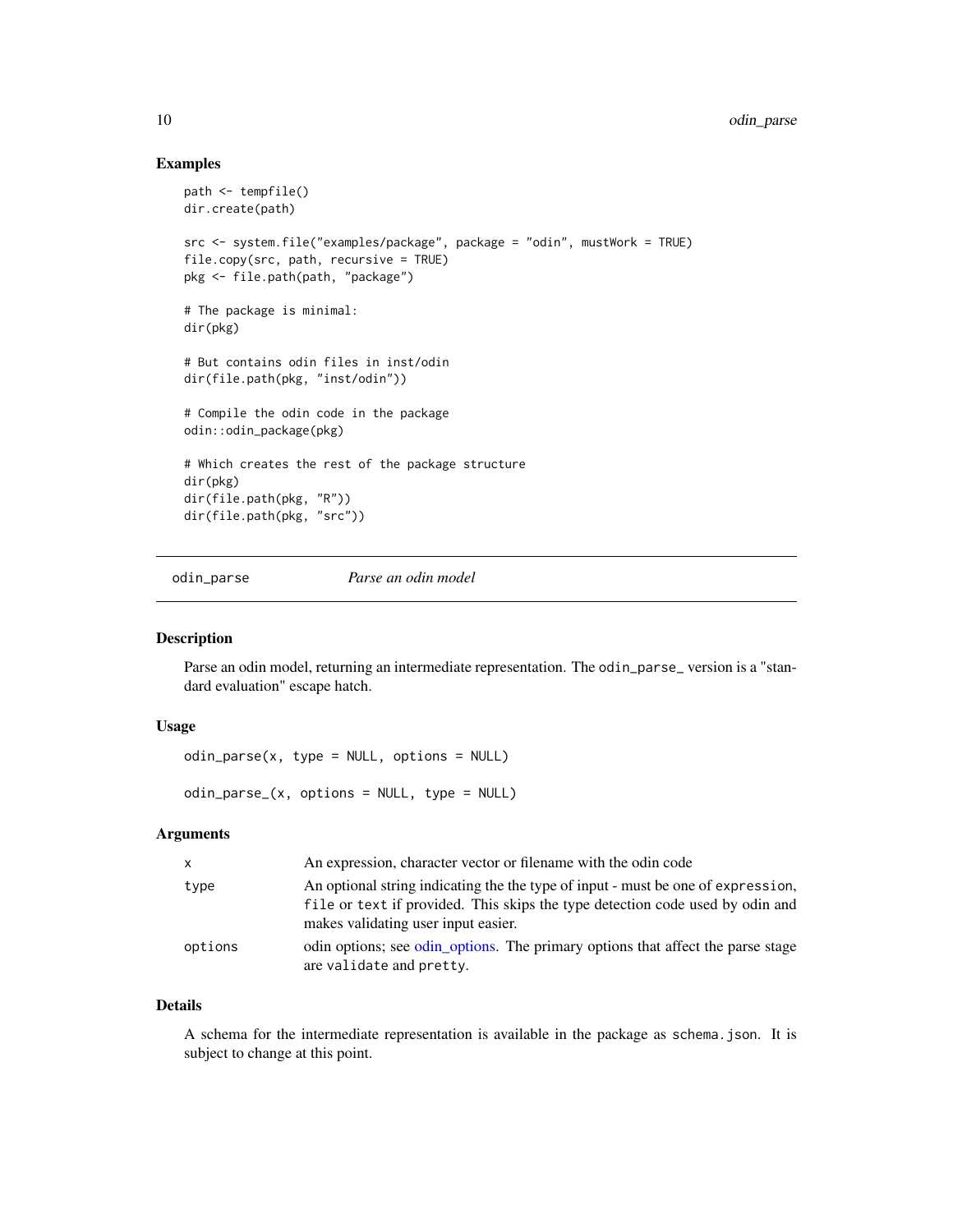# <span id="page-10-0"></span>odin\_validate 11

### See Also

[odin\\_validate,](#page-10-1) which wraps this function where parsing might fail, and [odin\\_build](#page-4-1) for building odin models from an intermediate representation.

#### Examples

```
# Parse a model of exponential decay
ir <- odin::odin_parse({
  deriv(y) <- -0.5 * y
  initial(y) <-1})
# This is odin's intermediate representation of the model
ir
# If parsing odin models programmatically, it is better to use
# odin_parse_; construct the model as a string, from a file, or as a
# quoted expression:
code <- quote({
  deriv(y) <- -0.5 * yinitial(y) <- 1
})
odin::odin_parse_(code)
```
<span id="page-10-1"></span>

| odin_validate | Validate an odin model |  |
|---------------|------------------------|--|
|---------------|------------------------|--|

#### Description

Validate an odin model. This function is closer to [odin\\_parse\\_](#page-9-2) than [odin\\_parse](#page-9-1) because it does not do any quoting of the code. It is primarily intended for use within other applications.

#### Usage

```
odin_validate(x, type = NULL, options = NULL)
```
#### Arguments

| x       | An expression, character vector or filename with the odin code                                                                                                                                           |
|---------|----------------------------------------------------------------------------------------------------------------------------------------------------------------------------------------------------------|
| type    | An optional string indicating the the type of input - must be one of expression,<br>file or text if provided. This skips the type detection code used by odin and<br>makes validating user input easier. |
| options | odin options; see odin options. The primary options that affect the parse stage<br>are validate and pretty.                                                                                              |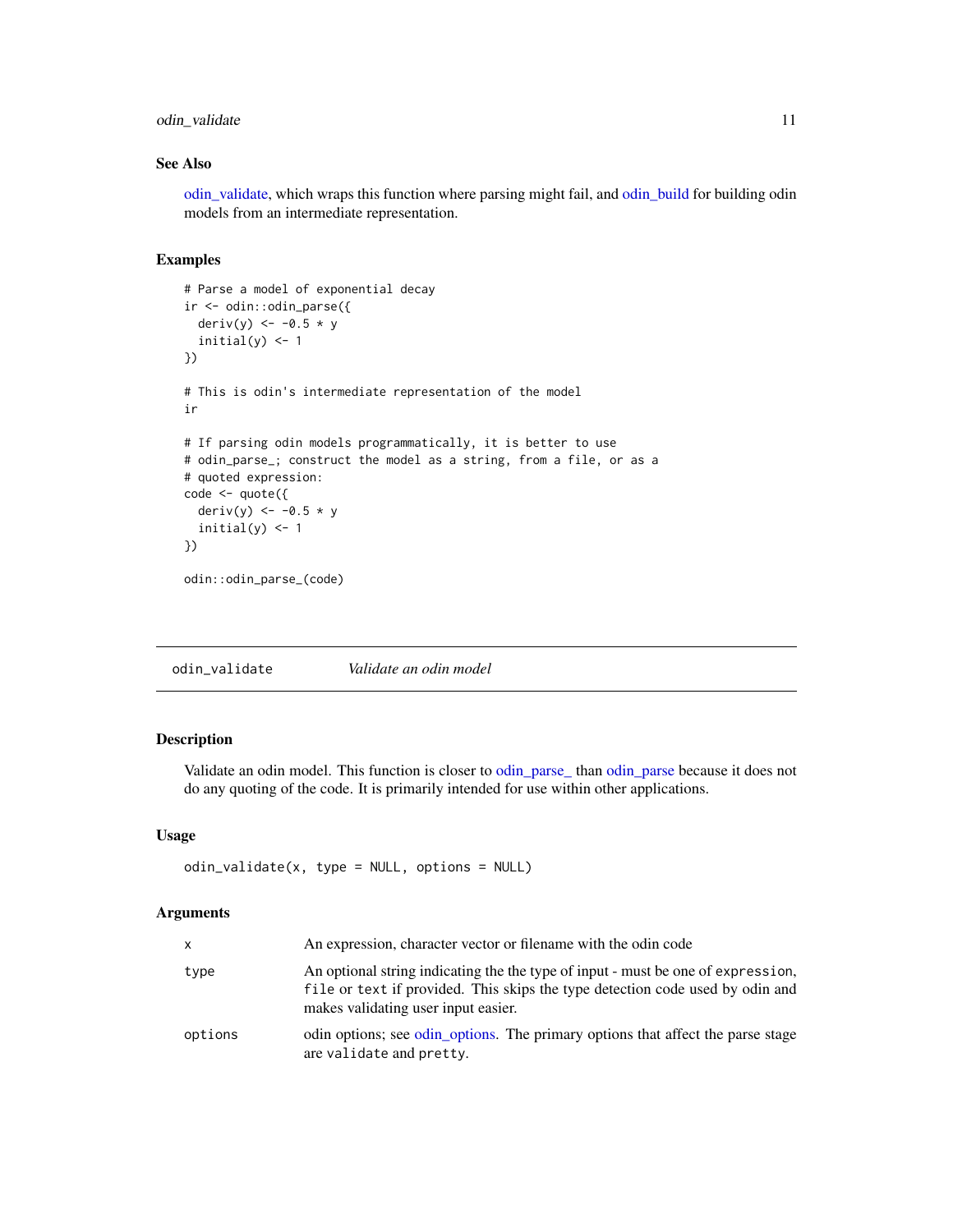# <span id="page-11-0"></span>Details

odin\_validate will always return a list with the same elements:

- success A boolean, TRUE if validation was successful
- result The intermediate representation, as returned by [odin\\_parse\\_,](#page-9-2) if the validation was successful, otherwise NULL
- error An error object if the validation was unsuccessful, otherwise NULL. This may be a classed odin error, in which case it will contain source location information - see the examples for details.
- messages A list of messages, if the validation returned any. At present this is only non-fatal information about unused variables.

#### Author(s)

Rich FitzJohn

#### Examples

```
# A successful validation:
odin::odin_validate(c("deriv(x) <- 1", "initial(x) <- 1"))
# A complete failure:
odin::odin_validate("")
# A more interesting failure
code \leq c("deriv(x) \leq a", "initial(x) \leq 1")
res <- odin::odin_validate(code)
res
# The object 'res$error' is an 'odin_error' object:
res$error
# It contains information that might be used to display to a
# user information about the error:
unclass(res$error)
# Notes are raised in a similar way:
code <- c("deriv(x) <- 1", "initial(x) <- 1", "a <- 1")
res <- odin::odin_validate(code)
res$messages[[1]]
```